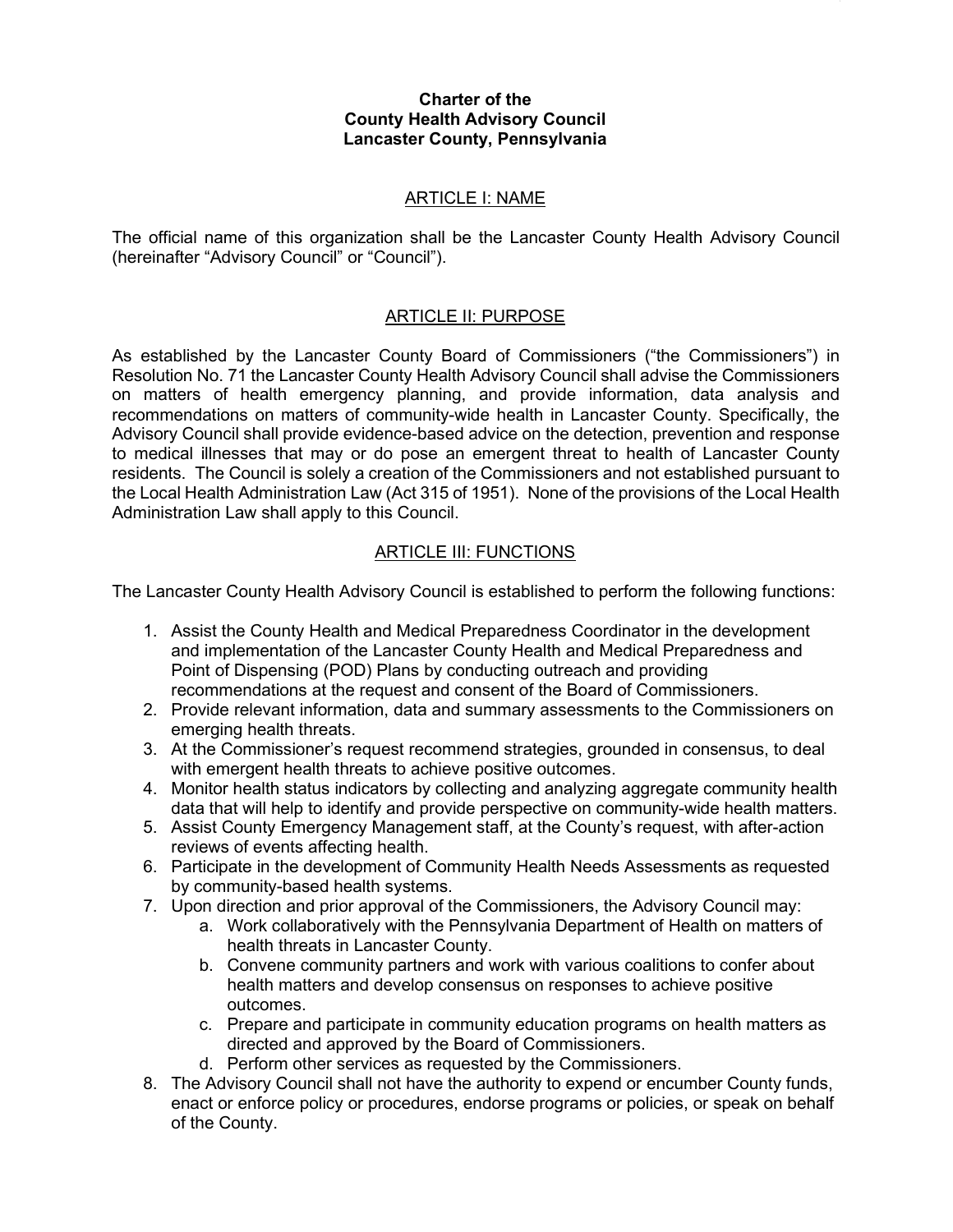### ARTICLE IV: MEMBERSHIP

### Section 1: Size and Composition

The Advisory Council shall consist of between 9 and 13 members, broadly representative of Lancaster County and appointed by the Board of Commissioners for a two-year term. Members shall be residents of or employed in the County of Lancaster. They may include knowledgeable community health representatives from such areas as, but not limited to, epidemiology, disease prevention, behavioral health, emergency medicine, hospital administration, congregate home medical care, occupational health, pediatric diseases, municipal governance, business, government and education.

The following are examples of sectors and organizations that may be appointed by the BOC to have representation on the Advisory Council:

- Health systems with a hospital physically located within Lancaster County
- Federally qualified health centers
- Medical and behavioral / mental health professionals
- Lancaster County Office of Aging
- Lancaster County Behavioral Health and Developmental Services
- Lancaster County municipalities and/or municipal associations
- Educational institutions (K-12 IU13, and post-secondary schools)
- Long term and/or personal care facilities (including skilled care and nursing homes)
- **Lancaster County Coroner**
- Lancaster County Board of Commissioners
- The disabled community
- Youth services
- **Emergency services**
- Community members (at large)

The Advisory Council may consult with and seek information from non-Council members as deemed appropriate.

### Section 2: Nomination and Selection

Interested persons who desire to serve on the Advisory Council shall submit an application to the Commissioners in accordance with established County policies and procedures.

### Section 3: Terms

1. The Commissioners shall appoint members of the Advisory Council.

2. Terms of appointment shall be two (2) years. Appointments shall be staggered so that approximately one-half of the membership will expire each year.

3. Terms of members shall run from January 1 of the first year to December 31 of the second year. Regardless of term, members shall serve at the pleasure of the Commissioners.

4. Members may be appointed to multiple terms.

### Section 4. Vacancies

When a member vacates their appointment prior to term completion, the Commissioners may appoint a replacement member for the remainder of the vacated member's unexpired term.

### Section 5: Compensation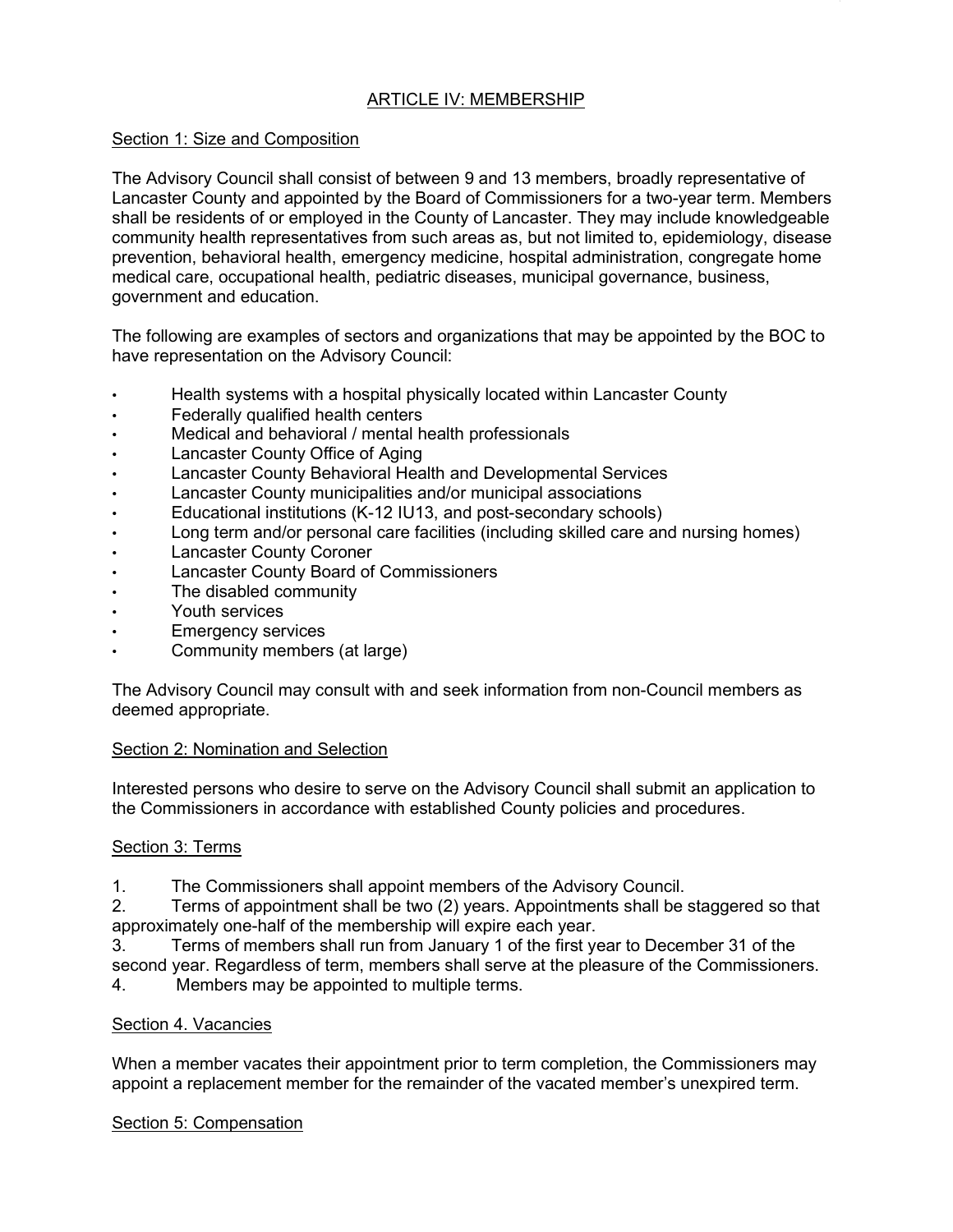Members shall serve without compensation, with the exception of approved reimbursements in accordance with policies and procedures approved by the Commissioners.

### Section 6: Quorum and Voting

1. A quorum of the Advisory Council shall be a simple majority (50% plus 1). A quorum of the Council shall be present to conduct business. All actions of the Advisory Council shall require a simple majority.

2. Membership and the attendant vote are personal and not transferrable.

# ARTICLE V: OFFICERS

## Section 1: Officer Positions

The officers shall consist of a Chairperson and Vice-Chairperson. The Chairperson shall be appointed by the Chairperson of the Commissioners. The Vice-Chairperson shall be selected by the Advisory Council Chairperson upon consultation with the Advisory Council.

## Section 2: Duties

- 1. The Chairperson shall:
- a. Attend and facilitate all Advisory Council meetings.
- b. Act as spokesperson for the Advisory Council.
- c. Appoint members of all sub-committees, and chairpersons of such sub-

committees and serve as ex-officio member thereof.

- 2. The Vice-Chairperson shall:
- a. Fulfill the duties of Chairperson temporarily in their absence.
- b. Fulfill the unexpired term of the Chairperson should such a vacancy occur.
- c. Other duties as appointed by the Chairperson.

### Section 3: Officer Terms

Officers shall serve for a term of one year from January 1 to December 31. Vacancies shall be filled in the same manner as the original selection. Officers may serve more than one term.

### Section 4: Liaison

The Lancaster County Health and Medical Preparedness Coordinator, a staff member of the Lancaster County Emergency Management Agency, shall serve as liaison to the Advisory Council and be responsible for the following tasks:

1. Provide orientation for new Council members and officers about the Advisory Council and their role as Council members.

2. Work with the Advisory Council chairperson and committee chairpersons, if any, to ensure that responsibilities are fulfilled.

3. Work with the Advisory Council chairperson to set meeting agendas and ensure that accurate minutes of said meetings are developed.

- 4. Support setting up and conducting meetings.
- 5. Facilitate communication between the Advisory Council and the Commissioners.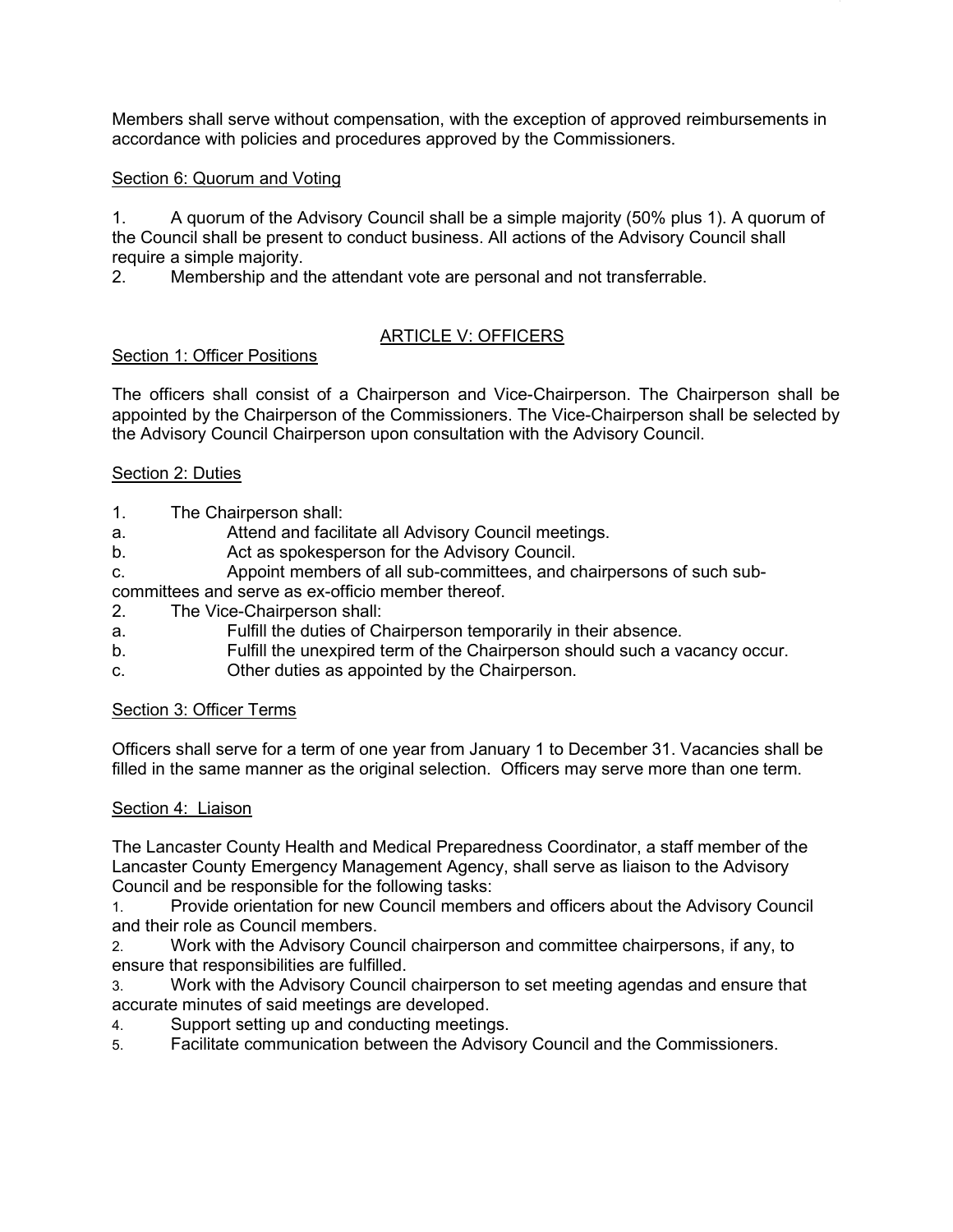## ARTICLE VI: MEETINGS

#### Section 1: Regular Meetings

Meetings of the Advisory Council will be held at such intervals and at such times and places as deemed appropriate by the Council, but no less than once a year. An annual schedule of meetings, including dates, times and locations, shall be approved by the Advisory Council no later than October of the preceding year. The schedule of meetings shall be provided to the Office of the County Commissioners. Meetings may be cancelled with 24 hours' notice to the Office of County Commissioners.

#### Section 2: Special Meetings

Special meetings may be called as deemed necessary by the Chairperson of the Advisory Council or Commissioners with at least 72 hours' notice to the membership and public.

#### Section 3: Compliance with the Sunshine Law

The Council shall conduct all meetings in accordance with the Pennsylvania Sunshine Act, including notice and agenda requirements.

All requests for Council related documents shall be handled by the Lancaster County Right to Know Officer.

### ARTICLE VII: COMMITTEES

#### Section 1: Committee Formation

Committees of the Advisory Council may be established and abolished as deemed appropriate by action of the Council.

#### Section 2. Appointments to Committees

Appointments shall be made by the Advisory Council Chairperson from among the membership. Committees may call upon members of the community to provide input with approval from the Committee Chairperson and Advisory Council Chairperson. The Advisory Council Chairperson shall be an ex-officio member of each committee.

#### Section 3. Reporting and Actions

Committees shall report to the Advisory Council and shall not take action independent of the Council.

### ARTICLE VIII: PARLIMENTARY AUTHORITY

The rules contained in the most current version of Robert's Rules of Order, Newly Revised, shall govern all actions of the Advisory Council to the extent they are not inconsistent with other superior laws, rules and regulations.